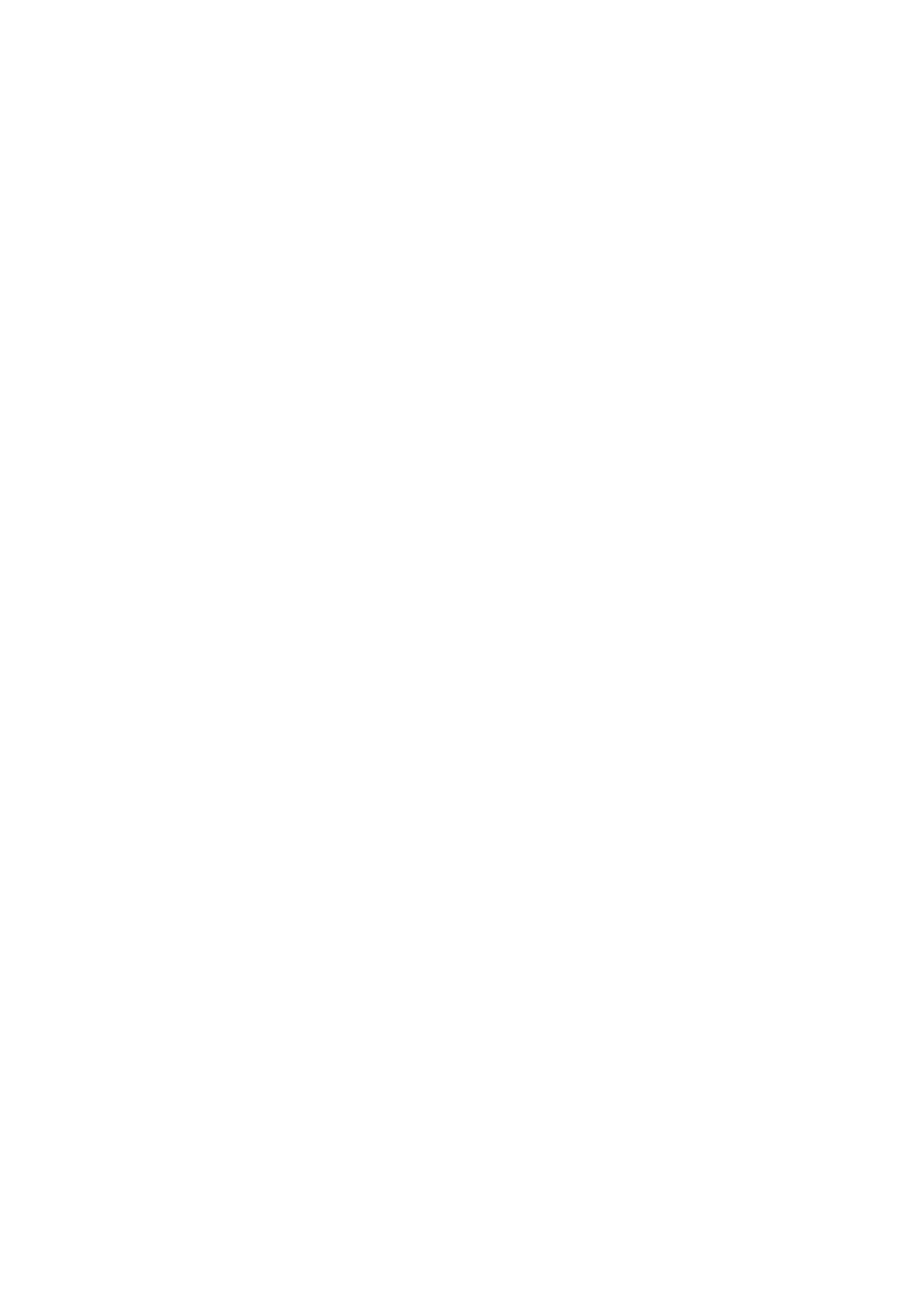### **Introduction**

On 12 March 2013, in partnership with the Anti Discrimination Board (ABD) and the National Congress of Australia's First People (National Congress), the Public Interest Advocacy Centre (PIAC) hosted a forum to discuss the difficulties faced by Aboriginal and Torres Strait Islander people in relation to superannuation. This paper is a summary of the issues raised at the forum with some further explanation and research included.

The forum was attended by consumer advocates, legal professionals and others working in the area. The forum participants shared their experiences and discussed potential solutions and further work to be done to achieve better outcomes for Aboriginal and Torres Strait Islander people. A list of those who attended is at Appendix A.

Some of the main issues raised, and reflected in this paper, were:

- The lower life expectancy of Aboriginal and Torres Strait Islanders, leading to reduced opportunities to enjoy a retirement income generated by superannuation;
- Consideration of Aboriginal and Torres Strait Islander kinship in relation the distribution of benefits;
- The difficulties of locating lost and unclaimed superannuation;
- Issues of identification of members of superannuation funds (members) and their family;
- The need for more effective communication with Aboriginal and Torres Strait Islander members and their families;
- The need for specific assistance for Aboriginal and Torres Strait Islander people to access their superannuation or the superannuation of deceased relatives;
- The importance of education to fill the significant gap in the Aboriginal and Torres Strait Islander community's knowledge of superannuation and financial literacy skills more generally.

The issues raised in this paper have been raised by numerous organisations and individuals before and have been presented at various industry and government forums. We acknowledge the work already being done by government and industry on a number of fronts to address them.

This paper seeks to add further to the growing body of written work documenting the issues and potential solutions in relation to Aboriginal and Torres Strait Islander people and superannuation. Many of the individuals and organisations who attended PIAC's forum have a wealth of useful information to share about the real-life experience of Aboriginal and Torres Strait Islander people trying to navigate a complex system to claim their entitlements. Others have expertise in superannuation law and processes, and all have a high degree of commitment to achieving change.

The issues in relation to Aboriginal and Torres Strait Islander people and superannuation are a 'work in progress'.<sup>1</sup> PIAC and the organisations who attended our Forum hope to engage with the superannuation industry and government to address the problems and barriers to access identified in this paper.

<sup>&</sup>lt;sup>1</sup> National Aboriginal and Torres Strait Islander Women's Alliance, 'Aboriginal & Torres Strait Islander Women and Superannuation', Report, 5 February 2013.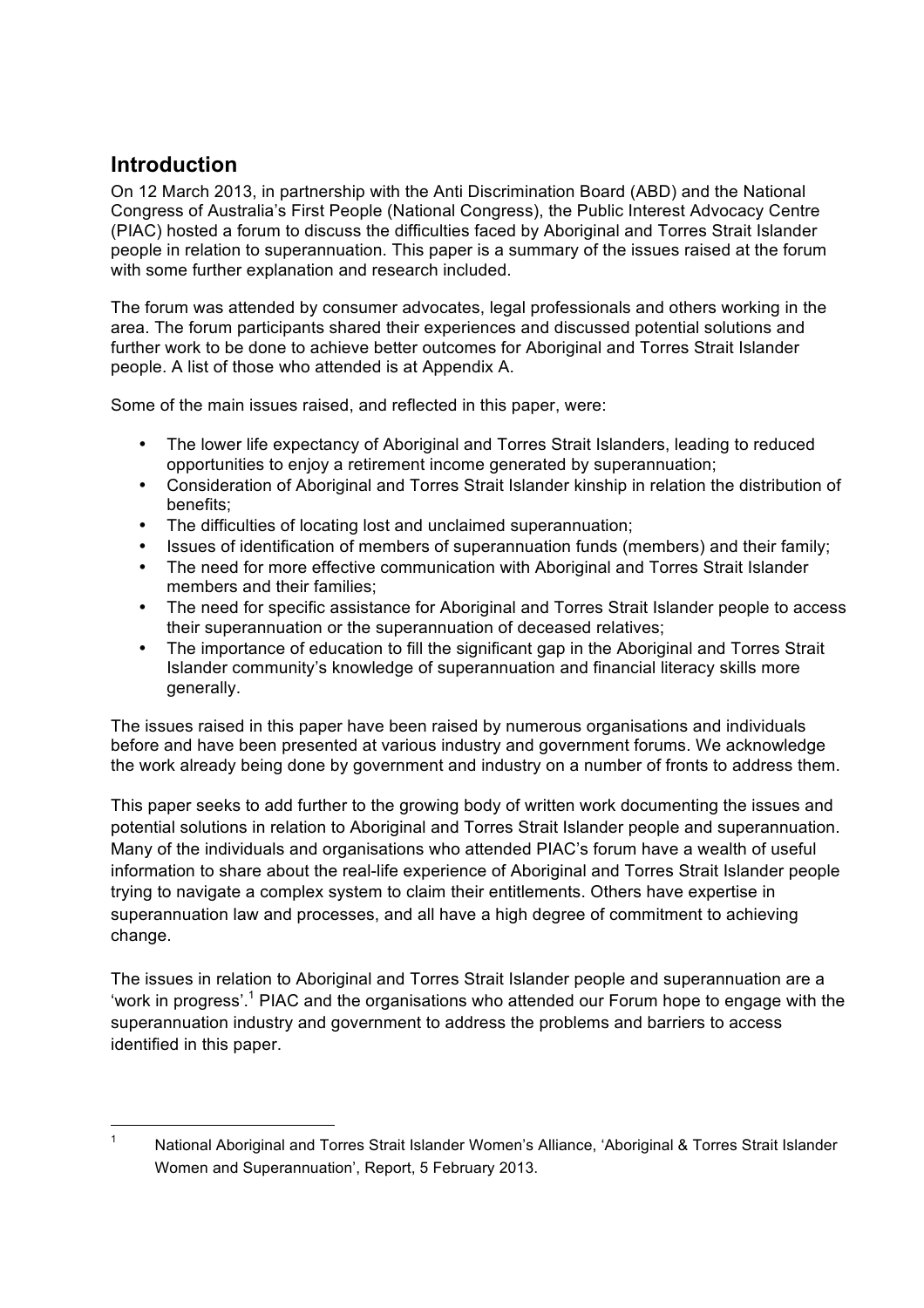### **Disadvantage**

The issues raised in this paper occur against a history of the dispossession of Aboriginal and Torres Strait Islander people and of forced dependency and discrimination.<sup>2</sup>

As a result of this, Aboriginal and Torres Strait Islander people suffer grossly disproportionate rates of disadvantage against all measures of socio-economic status, including education, employment, income, housing and health. $^3$ 

This explains many of the factors discussed below, which create difficulties for Aboriginal and Torres Strait Islander people in accessing the superannuation system. It also highlights the importance of getting the superannuation system right, in order to address disadvantage, rather than further entrenching it.

In 2011, 55.4% of Aboriginal and Torres Strait Islander people 15 – 64 years old were participating in the labour force in mainstream employment or in the Remote Jobs and Communities Program. In comparison, 66.5% of non-Indigenous people were participating in the workforce.<sup>4</sup> As a result, fewer Aboriginal and Torres Strait Islander people in this age bracket will have superannuation at all in their retirement.

The Women's Action Alliance has suggested some initiatives to address this disparity for women (which would also assist men, perhaps to a lesser extent), including a suggestion that single income families be able to take out superannuation in the name of the non-earning spouse in any scheme to which the earning spouse is eligible, with all the consequent tax benefits, and a means-tested superannuation voucher scheme for welfare recipients and those on low incomes to allow them to participate in a scheme.<sup>5</sup>

These broader issues are important to acknowledge and address in any discussion of Aboriginal and Torres Strait Islander people and superannuation, as Indigenous socio-economic disadvantage will be reflected in the area of superannuation unless and until the broader issues of disadvantage are addressed. However, these broader issues are beyond the scope of this paper, which focuses on access to existing entitlements.

### **Lower life expectancy**

The lower life expectancy of Aboriginal and Torres Straight Islander people compared with other Australians is well documented. Over the period 2005 – 2007, the gap in life expectancy between Aboriginal and Torres Strait Islander males and non-Aboriginal and Torres Strait Islander males was 11.5 years and for females 9.7 years.<sup>6</sup> The median age of the Aboriginal and Torres Strait

 $\frac{2}{3}$  Ibid 10.

<sup>3</sup> Australian Institute of Health and Welfare, *Socio-economic context of Indigenous health*, <http://www.aihw.gov.au/socio-economic-context-of-indigenous-health/>.

<sup>4</sup> Australian Bureau of Statistics, *Labour Force Characteristics of Aboriginal and Torres Strait Islander Australians, Estimates from the Labour Force Survey 2011 [6287.0]* (26 July 2012)*,* <http://www.abs.gov.au/ausstats/abs@.nsf/Latestproducts/FB67B9C99718CEB4CA257A460018E2 80?opendocument>.

<sup>&</sup>lt;sup>5</sup> National Aboriginal and Torres Strait Islander Women's Alliance, above n1, 8.

<sup>6</sup> Australian Bureau of Statistics, *The Health and Welfare of Australia's Aboriginal and Torres Strait* 

<sup>2</sup> • Public Interest Advocacy Centre • Securing better outcomes for Aboriginal and Torres Strait Islander people in superannuation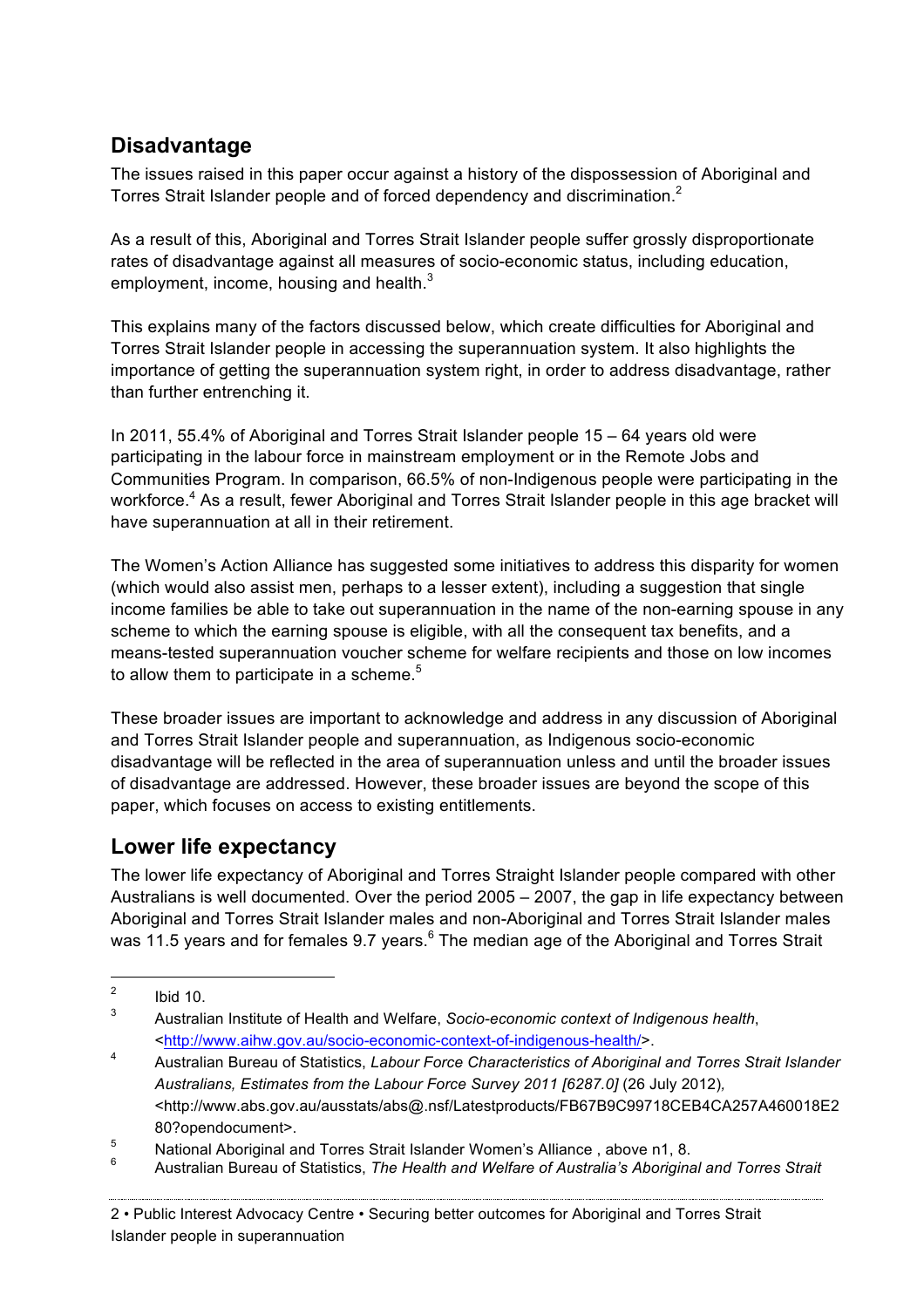Islander population is 21 to 16 years less than the national median age.<sup>7</sup> Two of the main indicators of lower life expectancy are multiple health difficulties and location.<sup>8</sup>

As a result of their lower life expectancy, many Aboriginal and Torres Straight Islander people do not enjoy their superannuation to the same extent as other Australians. The superannuation preservation and tax-free threshold ages are reached by Aboriginal and Torres Strait Islander people, on average, closer to the end of their life, than for the rest of the community. Because of their increased risk of chronic illness, it would appear reasonable to assume that Aboriginal and Torres Straight Islander people tend to retire at an earlier age than non-Indigenous people.

Participants at PIAC's Forum argued that Aboriginal and Torres Strait Islander people should be able to access their superannuation at a reasonable age, comparative to the broader community. They considered that there was a compelling case for a lower preservation and a lower tax-free threshold age to give Aboriginal and Torres Straight Islander people the same opportunity as the broader community to achieve a higher standard of living in their retirement years.

One example of where the law has recognised that a difference in life expectancy justifies a difference in treatment is the case of women and men accessing the pension. Life expectancy for males in Australia is 79.5 years and for women  $84.9$  The pension ages for women and men reflect this significant difference. The pension age for men is 55 and for women 60.<sup>10</sup>

It should be noted that the difference in life expectancy between Aboriginal and Torres Strait Islander and non-Indigenous people is significantly greater than the life expectancy difference between men and women.

The superannuation system is designed to provide money for people in the years between their retirement and their death. Participants at PIAC's Superannuation Forum identified that further data was needed in relation to the average age of retirement amongst Aboriginal and Torres Strait Islander people, and the percentage of Aboriginal and Torres Strait Islanders in paid employment at different ages, in order to further consider ways to address the impact of lower life expectancy for Aboriginal and Torres Strait Islander people.

*Islander People (cat. No 4704.0) (*October 2010),

Australian Bureau of Statistics, *Aboriginal and Torres Strait Islander Australia revealed as 2011*<sup>7</sup> *Census data is released* (21 June 2012),

- <http://www.abs.gov.au/websitedbs/censushome.nsf/home/CO-63?opendocument&navpos=620>.
- <sup>8</sup> Australian Bureau of Statistics, *Year Book Australia 2012: Health* (24 May 2012), <http://www.abs.gov.au/ausstats/abs@.nsf/Lookup/by%20Subject/1301.0~2012~Main%20Features~ Mortality,%20life%20expectancy%20and%20causes%20of%20death~231>.
- <sup>9</sup> Australian Bureau of Statistics, *Our Health Risks – How does Australia compare? (cat. No 4102.0),* (June 2012),

<http://www.abs.gov.au/AUSSTATS/abs@.nsf/Lookup/4102.0Main+Features20Jun+2012#INTROD UCTION>.

<sup>10</sup> Australian Tax Office, *Guide to Superannuation for individuals* (29 January 2013), <http://www.ato.gov.au/individuals/PrintFriendly.aspx?doc=/content/00250233.htm>.

Public Interest Advocacy Centre • Securing better outcomes for Aboriginal and Torres Strait Islander people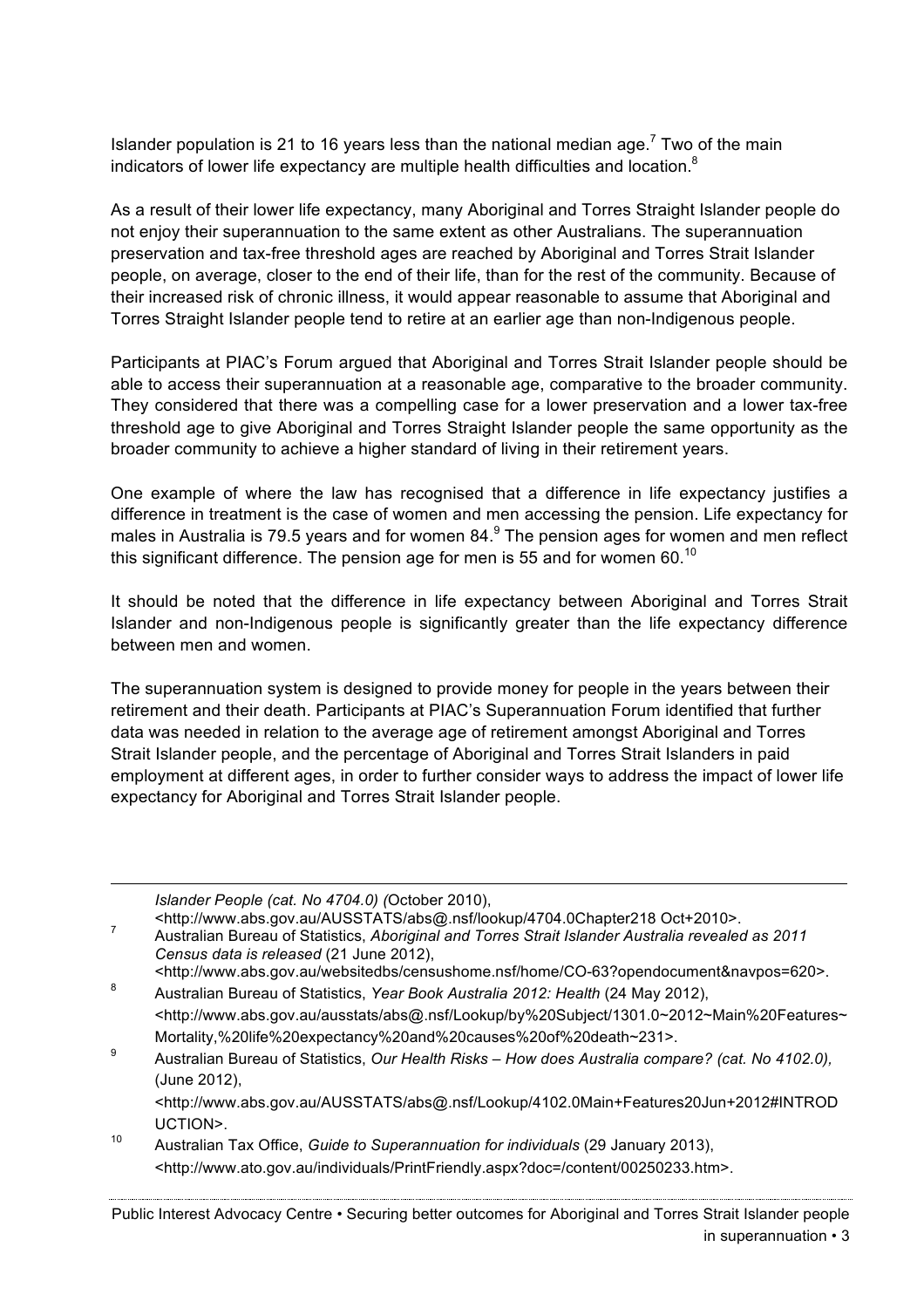# **Kinship in Aboriginal and Torres Strait Islander communities**

In many Aboriginal and Torres Strait Islander families, people maintain financial obligations towards others not necessarily closely related to or living with them, including towards people who are not related to them by blood or marriage. People at PIAC's Superannuation Forum reported that Aboriginal and Torres Strait Islander people often found it very difficult to establish financial dependency or interdependency, as those concepts were interpreted by superannuation trustees within a Western cultural framework. As a result, superannuation or death benefits were not always distributed to those who were financially dependent on the fund member.

It was acknowledged that some funds are already leading the way in relation to recognising Aboriginal cultural relationships and, where possible and within the law, taking a broad view in using their discretion as fund trustees.

Participants considered that more work needs to be done to educate trustees regarding these cultural issues. Better communication and relationships between funds and their Aboriginal and Torres Strait Islander members was considered key, as well as a commitment to understanding kinship in Indigenous communities (including the variation within it), and to taking the time involved in properly listening to people's stories and helping them to explain their extended family relationships.

Participants at the Forum also reported that even if certain relationships had the potential to be recognised as relationships of dependency, Aboriginal and Torres Strait Islander people found it very difficult to meet superannuation funds' evidentiary requirements (see further below).

The rigidity of the rules for nominating beneficiaries was also raised as a significant issue. Participants reported that many Aboriginal and Torres Strait Islander people did not know about the option of nominating beneficiaries or found the process confusing and difficult. Many also did not fully understand the legal status of a binding and non-binding nomination. Participants thought there was scope to simplify the process, educate people about it and possibly to remove or alter the need to remake binding nominations every three years.

Participants at the PIAC Forum also discussed whether it would be desirable to seek law reform to increase the categories of people considered as beneficiaries and/or to broaden the definition of interdependent. Recognising the complexity of these issues, and the multiple factors weighing for and against, no firm conclusions were reached.

### **Lost and unclaimed super**

Locating lost and unclaimed super is an issue for many in the community. There are also major challenges for potential beneficiaries in locating deceased members' entitlements. Industry and governments alike have recognised that unclaimed superannuation benefits represent a flaw in the superannuation system.

Participants at PIAC's Forum working in the superannuation system reported that the current reforms being implemented in relation to the auto-consolidation of inactive accounts, and the introduction of the Tax File Number as a primary locator to link contributions and to search for accounts that members hold, as well as other Stronger Super measures, are positive long-term initiatives that will help to simplify the system for all in the community, including Aboriginal and

4 • Public Interest Advocacy Centre • Securing better outcomes for Aboriginal and Torres Strait Islander people in superannuation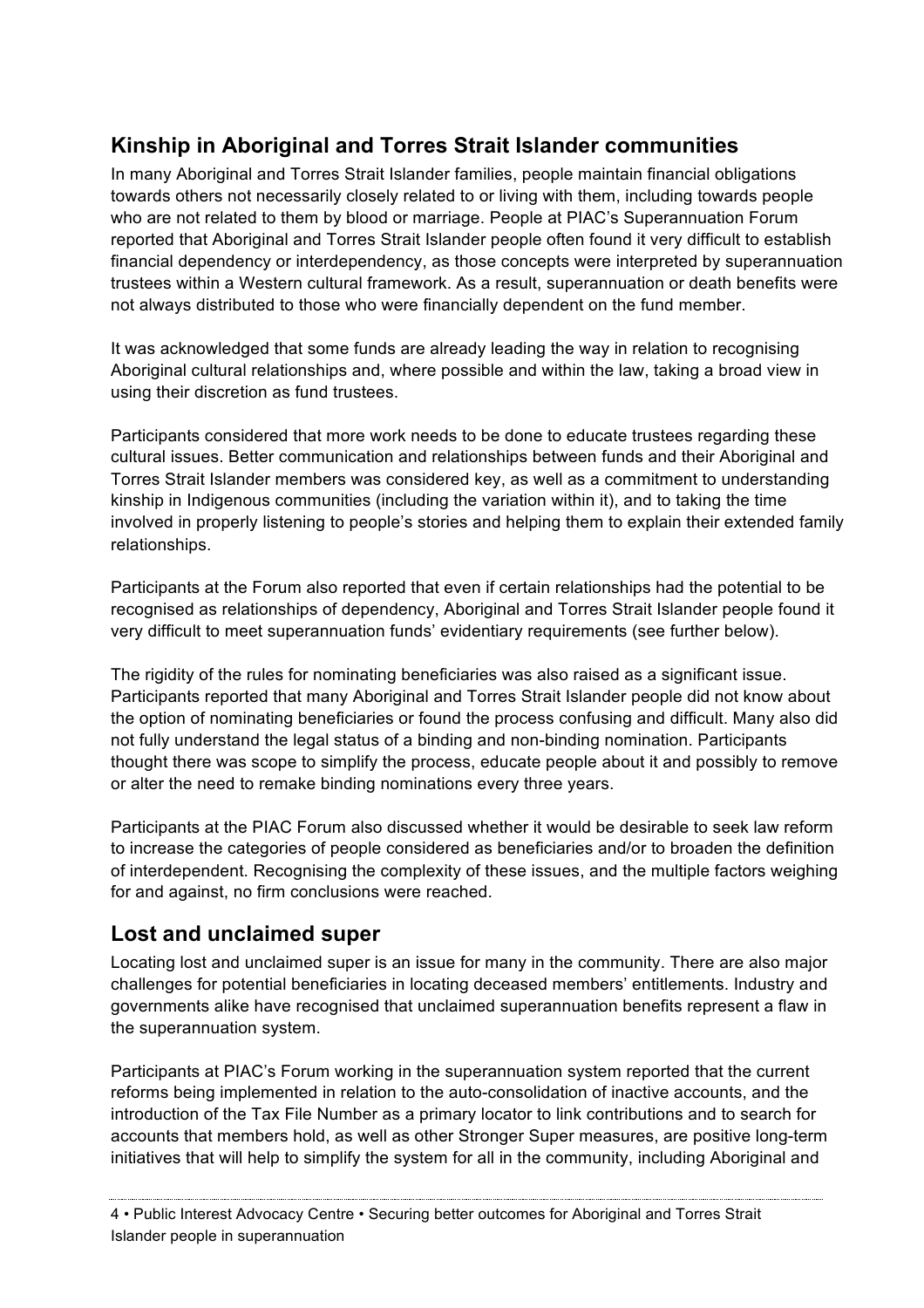Torres Strait Islander people. However, these measures will take a significant time to be fully implemented and gaps will likely remain.

Participants agreed that better communication between superannuation funds, the Australian Taxation Office and Aboriginal and Torres Strait Islander fund members is essential for ensuring that people are able to access their entitlements. Assistance for Aboriginal and Torres Strait Islander people to locate their lost and unclaimed superannuation that is, services adequately funded to assist Indigenous people make enquiries and applications are also needed. These are discussed further below.

Participants at PIAC's Forum also discussed whether a positive obligation could be imposed on trustees to notify members and beneficiaries about the superannuation benefits of deceased fund members that remain inactive or unclaimed. The central issue in relation to unclaimed superannuation for deceased members is that trustees may not be aware of a fund member's death. Participants thought that consideration should be given to processes that could operate to notify trustees, or to actions trustees could be expected to take to search for information relating to the death of members.

### **Identification of members and their family**

Participants at the forum reported that the identification and documentary evidence requirements of many superannuation funds create major procedural difficulties for Aboriginal and Torres Strait Islander people in relation to locating lost superannuation, making applications for early access to superannuation and/or locating and claiming the superannuation of a deceased member.

Many members of the broader community find it difficult to provide the identification papers and other documentary evidence required for superannuation enquiries and applications. For Aboriginal and Torres Strait Islander people, participants reported that the issue is further complicated by, for example, the misspelling of unusual or traditional names and lack of accuracy with regard to the reporting and recollection of dates of birth. Many Aboriginal and Torres Strait Islander people do not have important documents such as birth certificates, and find it especially difficult to deal with large companies by telephone, and to navigate the complex requirements in relation to providing appropriate identification.

Even if people have the necessary identification documents, having their documents verified in remote locations can be difficult, with access to justices of the peace and solicitors being very limited.

As is the case regarding lost and unclaimed superannuation, better communication between superannuation funds and Aboriginal and Torres Strait Islander members was identified as part of the solution, as was better resourced services to assist Indigenous communities.

Participants at PIAC's Forum also discussed whether superannuation funds could loosen the requirements for proving identity, or introducing flexibility in relation to methods of proving identity, in order to overcome the special difficulties faced by some Aboriginal and Torres Strait Islander fund members and beneficiaries. It was recognised that making the system more accessible has to be balanced with protecting the security of members' funds.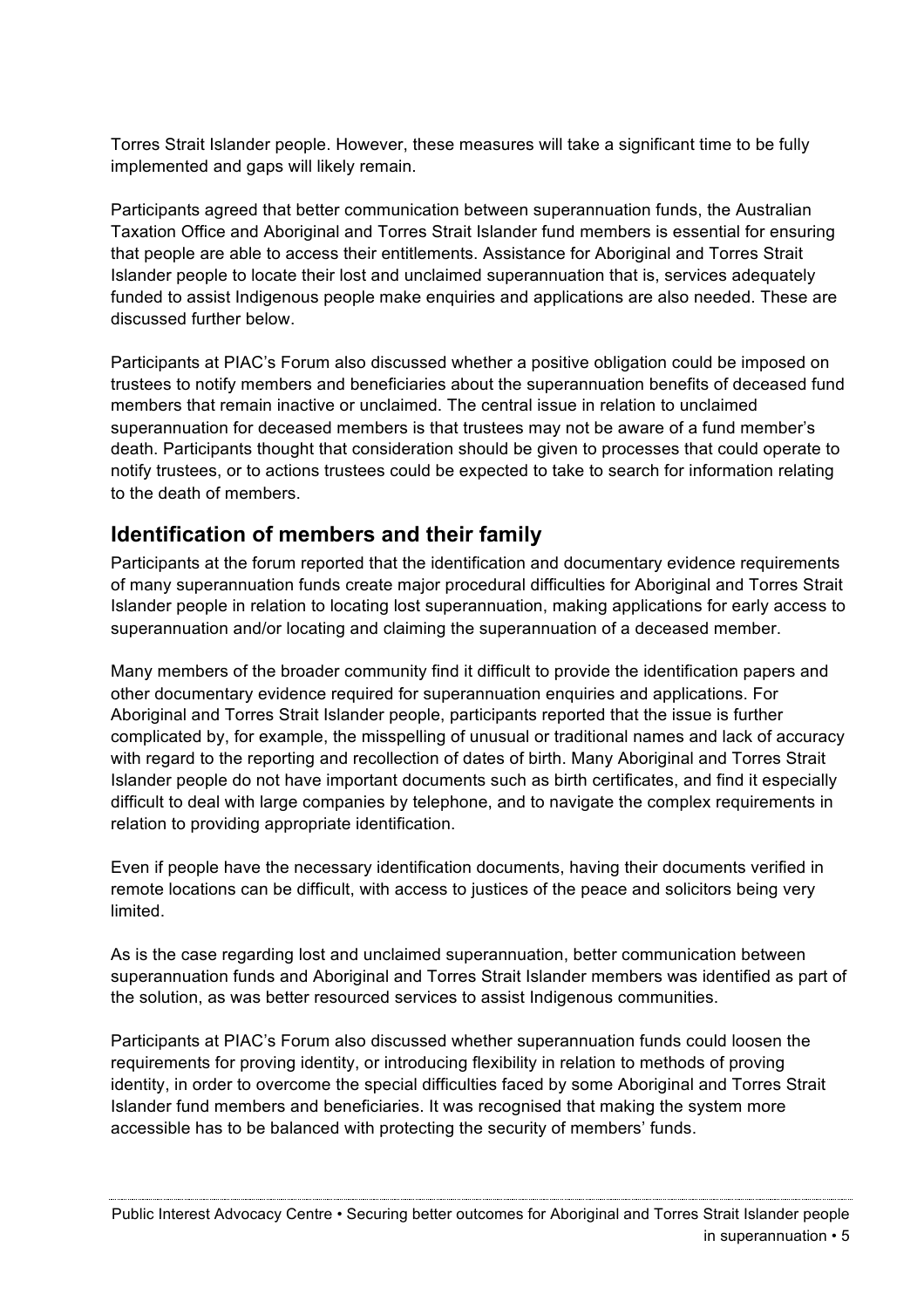# **Communication and education**

Super funds encourage communication via the telephone, emails or websites. Offices of super funds are often not accessible to members of the public and are generally located in the central business districts of Sydney or Melbourne. Written communication from superannuation funds is often drafted in technical language, with dense information booklets enclosed.

When contacting a superannuation company by telephone, callers are often required to respond to an automated message and select the required option. Once a fund staff member is reached, identification issues may prevent the person making the enquiry from obtaining the desired information. Technical terms and complex requirements can make comprehension difficult, and may alienate people trying to understand and access the system.

These issues affect many in the community, but particularly Aboriginal and Torres Strait Islander people, many of whom experience high levels of socio-economic disadvantage and lack of financial literacy skills.

In addition, a significant number of Indigenous people face a language barrier. The main language spoken at home for 11.5% of Aboriginal and Torres Strait Islander people aged 15 years and over is an Aboriginal or Torres Strait Islander language. More Aboriginal and Torres Strait Islander people in remote areas speak an Aboriginal or Torres Strait Islander language (49%) than those in non-remote areas  $(7\%)$ .<sup>11</sup>

Many Aboriginal and Torres Strait Islander people are not comfortable dealing with people other than on a face-to-face basis, and due to past negative experience with mainstream services or institutions, may be reluctant and anxious about handling the process on their own.

Participants at PIAC's Superannuation Forum considered that one of the key short-term initiatives that superannuation funds, the Department of Human Services and the Australian Taxation Office could implement to address the access issues faced by Aboriginal and Torres Strait Islander people would be to employ designated liaison staff to work with Aboriginal and Torres Strait Islander communities and people making enquiries or applications.

Participants suggested that these designated staff should undertake specialised training in communicating effectively with Aboriginal and Torres Strait Islander people, including cultural awareness training. As far as possible, superannuation companies could seek to employ Aboriginal and Torres Strait Islander staff in these roles.

With such programs already implemented successfully by a number of funds, such staff enable appropriate time and consideration to be given to the particular difficulties commonly experienced by Aboriginal and Torres Strait Islander people, and a level of expertise to be developed in addressing them.

 <sup>11</sup> Australian Bureau of Statistics, *Summary Booklet National Aboriginal and Torres Strait Islander Social Survey,* Canberra (2008), <http://www.ausstats.abs.gov.au/ausstats/subscriber.nsf/0/4AA7ADCD74C0561ACA25771F0018AF 87/\$File/NATSISS%20A5%20booklet-Australia%2028%20June.pdf>.

<sup>6</sup> • Public Interest Advocacy Centre • Securing better outcomes for Aboriginal and Torres Strait Islander people in superannuation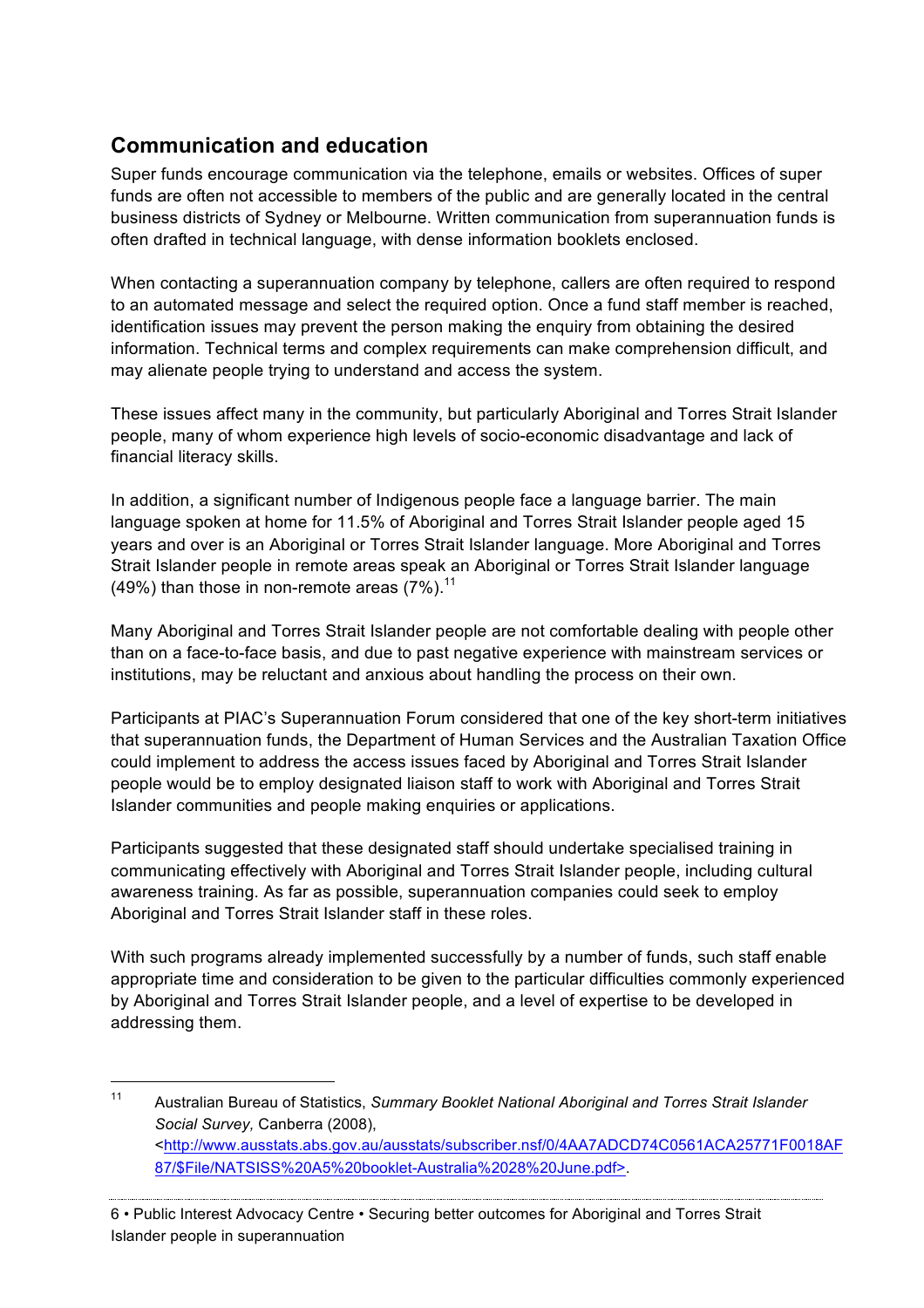Participants considered that having designated liaison staff for Aboriginal and Torres Strait Islander clients should be a short-term initiative. The long-term aim should be to have all customer service staff undertake regular, specialised training in communicating effectively with Aboriginal and Torres Strait Islander clients, including cultural awareness training.

Many Aboriginal and Torres Strait Islander people who feel intimidated by the superannuation application process seek to appoint people that they trust to act for them, including financial counsellors, Aboriginal Legal Service field officers and solicitors employed by local Aboriginal Land Councils. However, participants at PIAC's Superannuation Forum reported that superannuation funds sometimes refuse to act on authorities provided by financial counsellors and others seeking to make enquiries or applications on their clients' behalf.

It was acknowledged that rules relating to authorities to act must balance the rights of people to appoint representatives with the need to guard against fraudulent applications.

Participants at the Forum agreed that further consultation on the issue of authorities, and a better understanding of the practice of superannuation companies, was required before this discussion could be taken any further.

Another issue discussed in relation to communication was the need for superannuation funds to simplify their written communication and use plain English when writing to members.

Participants also agreed that superannuation funds, in partnership with the Federal Government, should ensure that interpreters are available to assist Aboriginal and Torres Strait Islander members who do not speak English.

In relation to education more broadly, participants considered that better targeted education for Aboriginal and Torres Strait Islander communities was required.

The National Aboriginal and Torres Strait Islander Women's Alliance, in its recent report, *Aboriginal & Torres Strait Islander Women & Superannuation*, states that, in relation to education:

- A verbal transfer of knowledge has the potential to work more effectively this may be achieved via targeted workplace visits;
- Superannuation funds could link in with Indigenous conferences to deliver superannuation education;
- Superannuation companies could form relationships with Indigenous peak bodies, where many Aboriginal and Torres Strait Islander people are employed; and
- Superannuation funds could provide education via Indigenous TV channels, radio stations, YouTube and social media.<sup>12</sup>

# **Assistance for Aboriginal and Torres Strait Islanders**

Participants at PIAC's Superannuation Forum considered that there was inadequate support and assistance provided to Aboriginal and Torres Strait Islander people in relation to locating and/or making applications for release of superannuation. Assisting clients with superannuation applications, for example applications for early access, is resource intensive and time consuming.

Public Interest Advocacy Centre • Securing better outcomes for Aboriginal and Torres Strait Islander people

<sup>&</sup>lt;sup>12</sup> National Aboriginal and Torres Strait Islander Women's Alliance, above n1,16.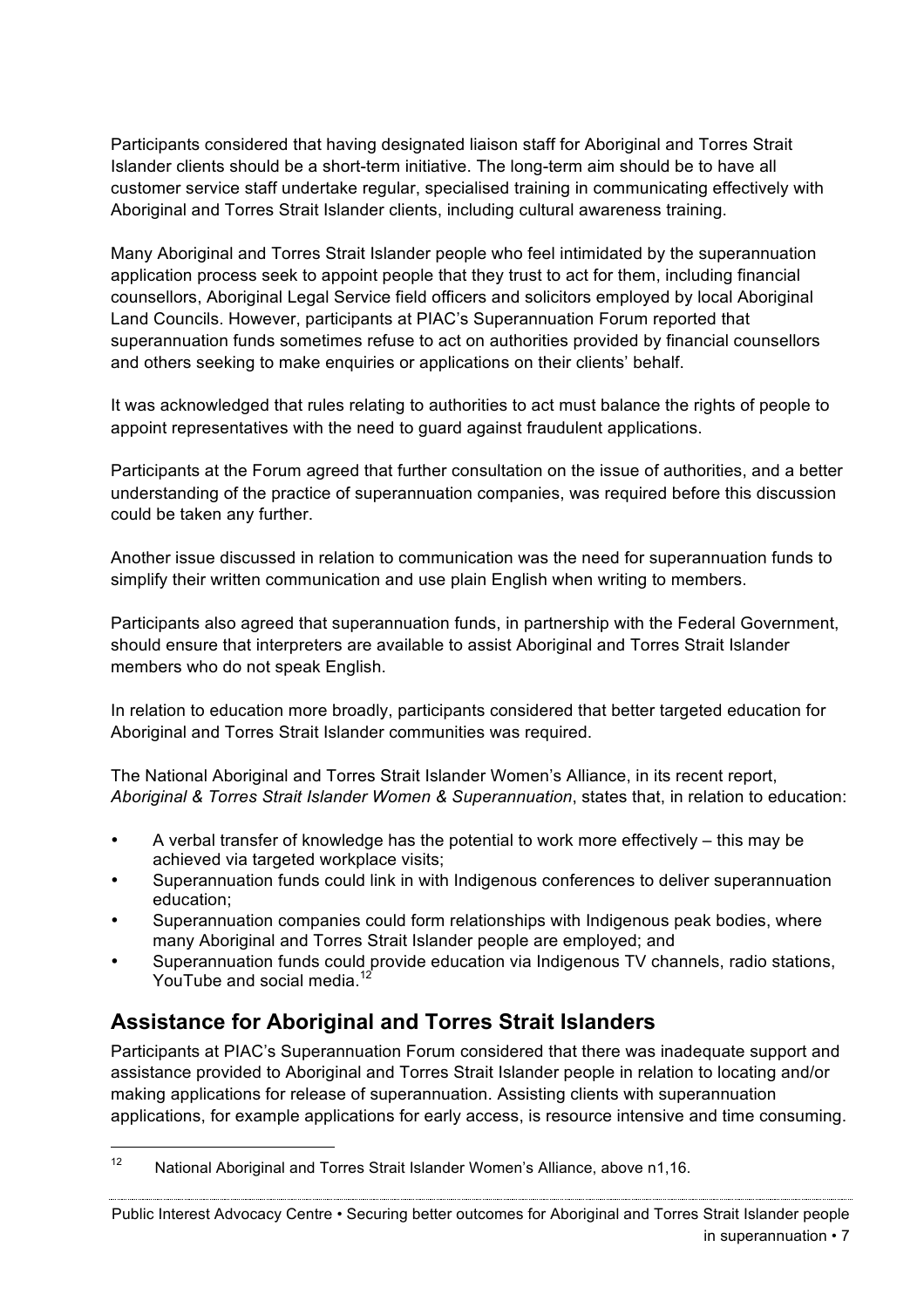Currently organisations such as the Aboriginal Legal Services, Legal Aid and Aboriginal Land Councils' are generally not funded to provide superannuation assistance, with some exceptions.

Participants at PIAC's forum agreed that the Federal Government should allocate additional resources to appropriate organisations to provide assistance to Aboriginal and Torres Strait Islander people applying for superannuation benefits.

### **Low financial literacy**

There are low levels of understanding of the superannuation system throughout the Australian community. In Aboriginal and Torres Strait Islander communities, this combines with low rates of financial literacy and health, educational and social disadvantage with the result that many Aboriginal and Torres Strait Islander people find it very difficult to access their superannuation benefits, including early access on compassionate or other grounds and access by dependants on the death of fund members.

Participants at the Forum considered that the Federal Government, in partnership with the superannuation industry, should conduct an extensive and targeted information campaign about superannuation in Aboriginal and Torres Strait Islander communities. Campaign information should be provided in local community languages, where appropriate, and Aboriginal and Torres Strait Islander people should be involved in the design and delivery of the education campaign.

Participants considered that it would be helpful for consumer advocates to be educated about what questions to ask Aboriginal and Torres Strait Islander people when discussing superannuation, and for Indigenous people to be provided with information and education about what kinds of questions they should ask when speaking with someone from a superannuation fund.

### **Inadequate data**

It is difficult to identify basic data concerning superannuation and Aboriginal and Torres Strait Islander people. While anecdotal evidence suggests there are significant problems with access to superannuation in Aboriginal and Torres Strait Islander communities, evidence-based solutions will require that better data is obtained and analysed.

Participants at PIAC's Superannuation Forum suggested that superannuation funds ask members whether they wish to identify as Aboriginal or Torres Strait Islander.

Basic data about the number of Aboriginal and Torres Strait Islanders who make applications for early release of superannuation, on what grounds, and with what rate of success, would also assist appropriate policy development.